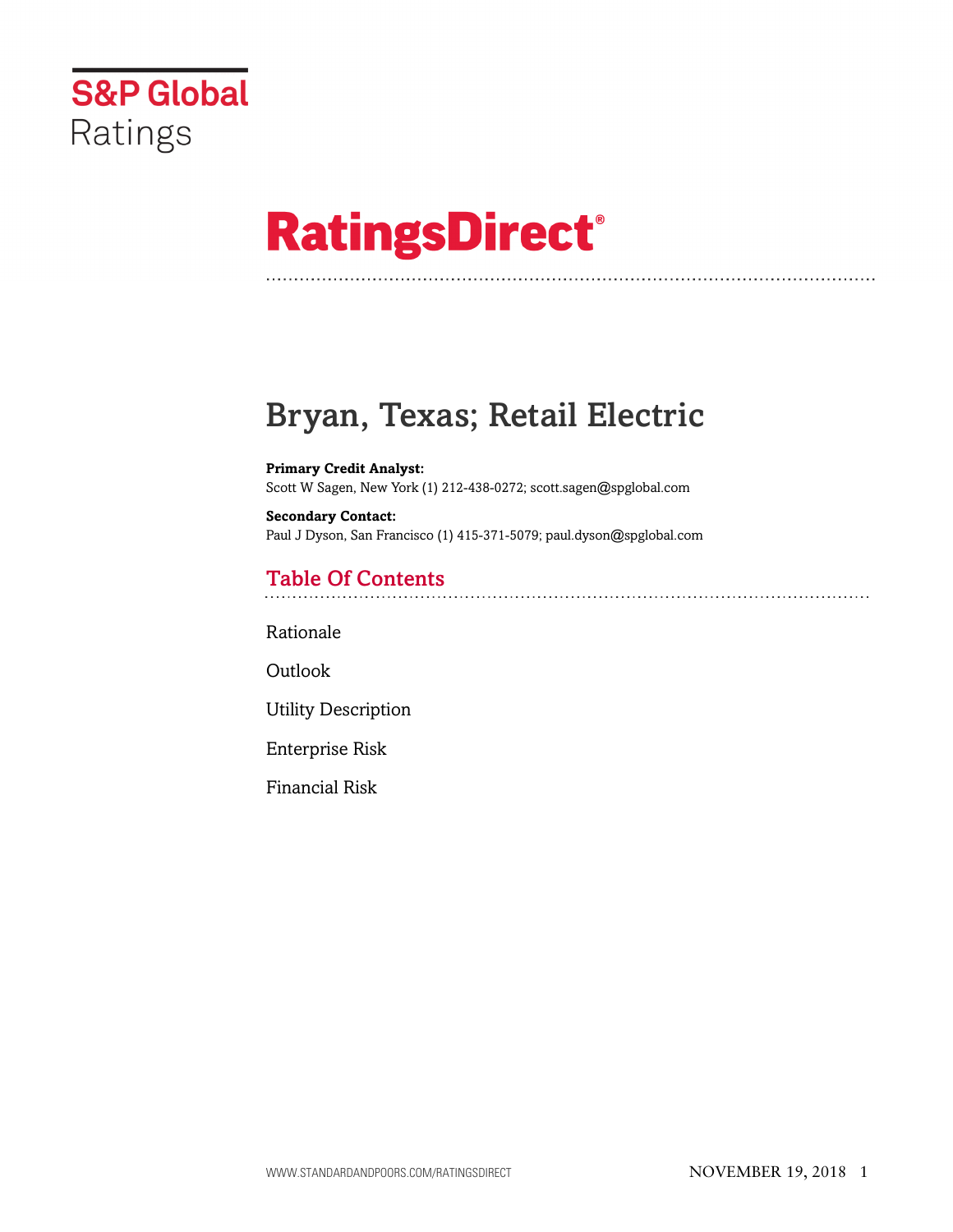# Bryan, Texas; Retail Electric

| <b>Credit Profile</b>                                                  |                   |          |
|------------------------------------------------------------------------|-------------------|----------|
| US\$43.83 mil elec sys rev bnds ser 2018 dtd 11/15/2018 due 07/01/2043 |                   |          |
| Long Term Rating                                                       | $A+$ /Positive    | New      |
| Bryan retail elec (AGM)                                                |                   |          |
| <b>Unenhanced Rating</b>                                               | A+(SPUR)/Positive | Affirmed |
| Bryan elec                                                             |                   |          |
| Long Term Rating                                                       | $A+$ /Positive    | Affirmed |
| Many issues are enhanced by bond insurance.                            |                   |          |

# <span id="page-1-0"></span>Rationale

S&P Global Ratings revised the outlook to positive from stable on Bryan, Texas' outstanding electric system revenue bonds and affirmed its 'A+' long-term rating on the debt. At the same time, we assigned our 'A+' rating to the city's series 2018 electric system revenue bonds.

The outlook revision reflects the system's financial forecast that suggests fixed-charge coverage could improve materially over the next two years when fixed-costs related to Gibbons Creek, a coal-fired power plant, decline. If actual fixed-charge coverage exceeds historical levels and we believe very strong metrics are likely sustainable, we could raise the rating over the next two years. S&P Global Ratings' fixed-charge coverage calculation treats transfer payments to the city's general fund as an operating expense and treats imputed capacity costs included in the cost of power purchased from Texas Municipal Power Agency (TMPA), and other suppliers as debt-like obligations, reflecting, in our view, the utility's financial capacity to meet all of its obligations.

Officials plan to use series 2018 bond proceeds to fund certain new transmission projects. A first-lien net revenue pledge of Bryan Texas Utilities' (BTU) electric system secures the bonds. The electric system had \$221.9 million in total debt outstanding as of Sept. 30, 2018.

The rating further reflects our opinion of the electric system's very strong enterprise risk profile and strong financial risk profile.

The enterprise risk profile reflects our view of the system's:

- Very strong service area economic fundamentals, reflecting a stable local service area economy--anchored by Texas A&M University in neighboring College Station--in a metropolitan area that continues to grow and has one of the lowest unemployment rates in the U.S.;
- Extremely strong industry risk relative to other industries and sectors;
- Adequate market position, due to its weighted average electric system rate that is just above the state average; and
- Very strong operational and management assessment, based on the system's robust financial management policies and practices, securing its long-term power supply until 2028, and the system has eliminated coal-fired generation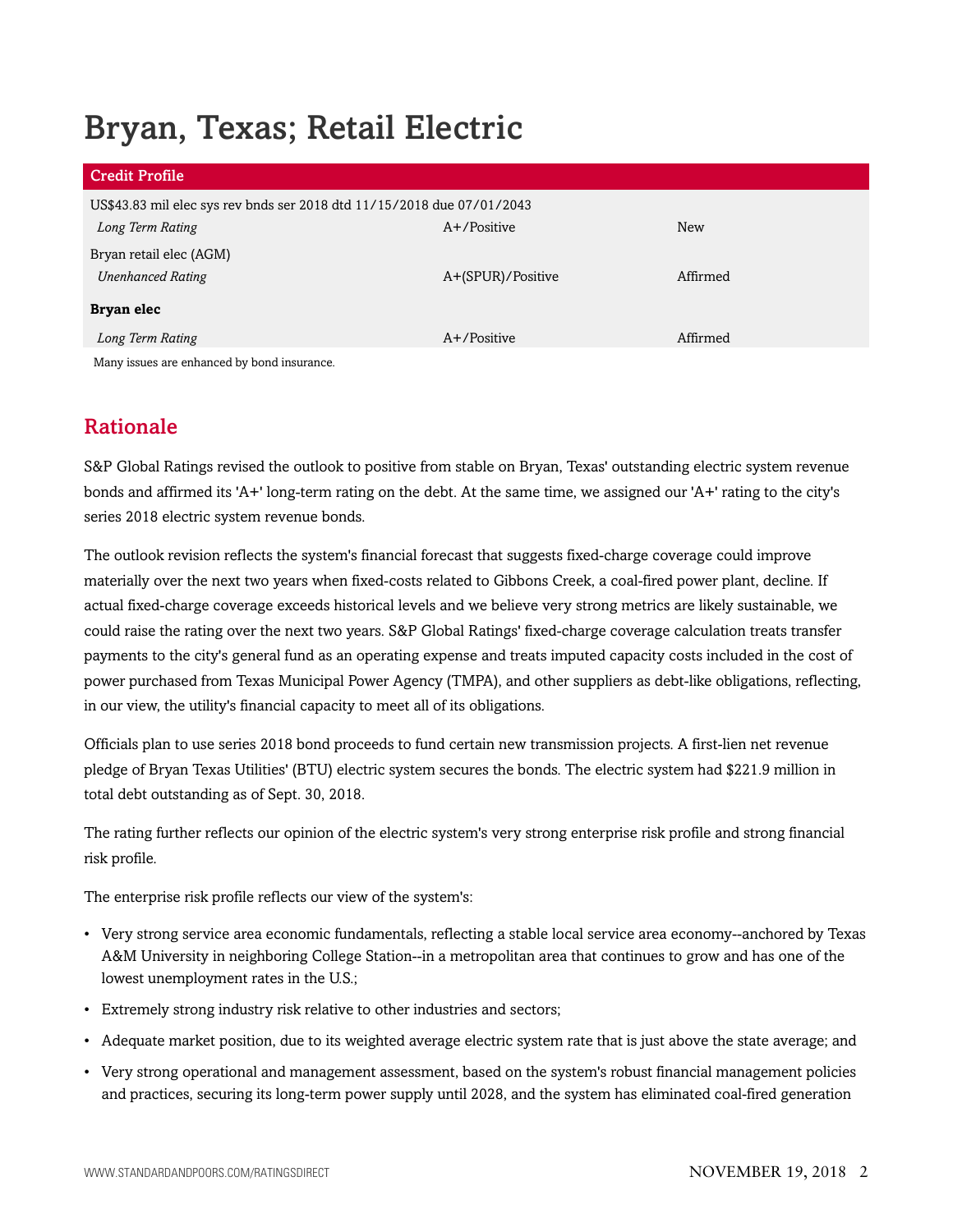from its power supply when its power sales contract with TMPA expired on Sept. 30, 2018.

The financial risk profile reflects our view of the system's:

- Strong coverage metrics that we anticipate could improve to very strong levels beginning in fiscal 2020 when fixed-costs related to Gibbons Creek decline;
- Very strong liquidity and reserves, with 157 days of total liquidity on hand in fiscal 2017, which is projected to improve over the financial forecast and exceed its 110-day liquidity target; and,
- Strong debt and liabilities profile, suggested by a projected debt-to-capitalization ratio around 65% following the planned debt issues in 2019 and 2020.

# <span id="page-2-0"></span>**Outlook**

The positive outlook reflects our view of the system's financial forecast, that suggest fixed-charge coverage could improve materially when fixed-costs related to Gibbons Creek decline.

## Upside scenario

We understand the utility's fixed costs are declining in the near term, and if the utility demonstrates a track record of materially stronger fixed-charge coverage while also maintaining liquidity at current levels, we could raise the rating.

### Downside scenario

<span id="page-2-1"></span>We could revise the outlook to stable if improvement in fixed-cost coverage fails to materialize.

# Utility Description

BTU is a vertically integrated electric system serving 37,660 retail customers with more than half of the utility's electric revenue coming from retail customers living within Bryan's city limits. Revenue from off-system sales from the utility's owned generating capacity helps lower the fuel cost for retail customers, and about 53% of electric sales for unaudited fiscal 2018 were off-system wholesale sales. The system maintains wholesale power sales contracts with the cities of Bowie and Weatherford, as well as Texas A&M. BTU's wholesale customer, Bryan Rural Electric, which serves 21,630 customers outside the city, accounted for 22% of total sales in fiscal 2018.

The rural electric system is a component unit and all-requirements wholesale customer of BTU, which the city owns, with separate and discrete financial records. The rural system serves the remainder of Brazos County that BTU doesn't already serve, as well as several other outlying areas. The rural system and BTU otherwise share management and governance structures, although the rural system does not directly make any kind of transfer payment to the city's general fund.

BTU is one of four members of TMPA, and has approximately 102 megawatts (MW; 21.7% share) of TMPA's Gibbons Creek coal-fired plant. The Gibbons Creek plant supplied 11% of the utility's energy needs in 2018, but BTU's power sales contract with TMPA expired on Sept. 30, 2018. TMPA is currently seeking to sell the plant. Under a joint operating agreement signed Sept. 1, 2016, any final sale of Gibbons Creek would result in TMPA's members recovering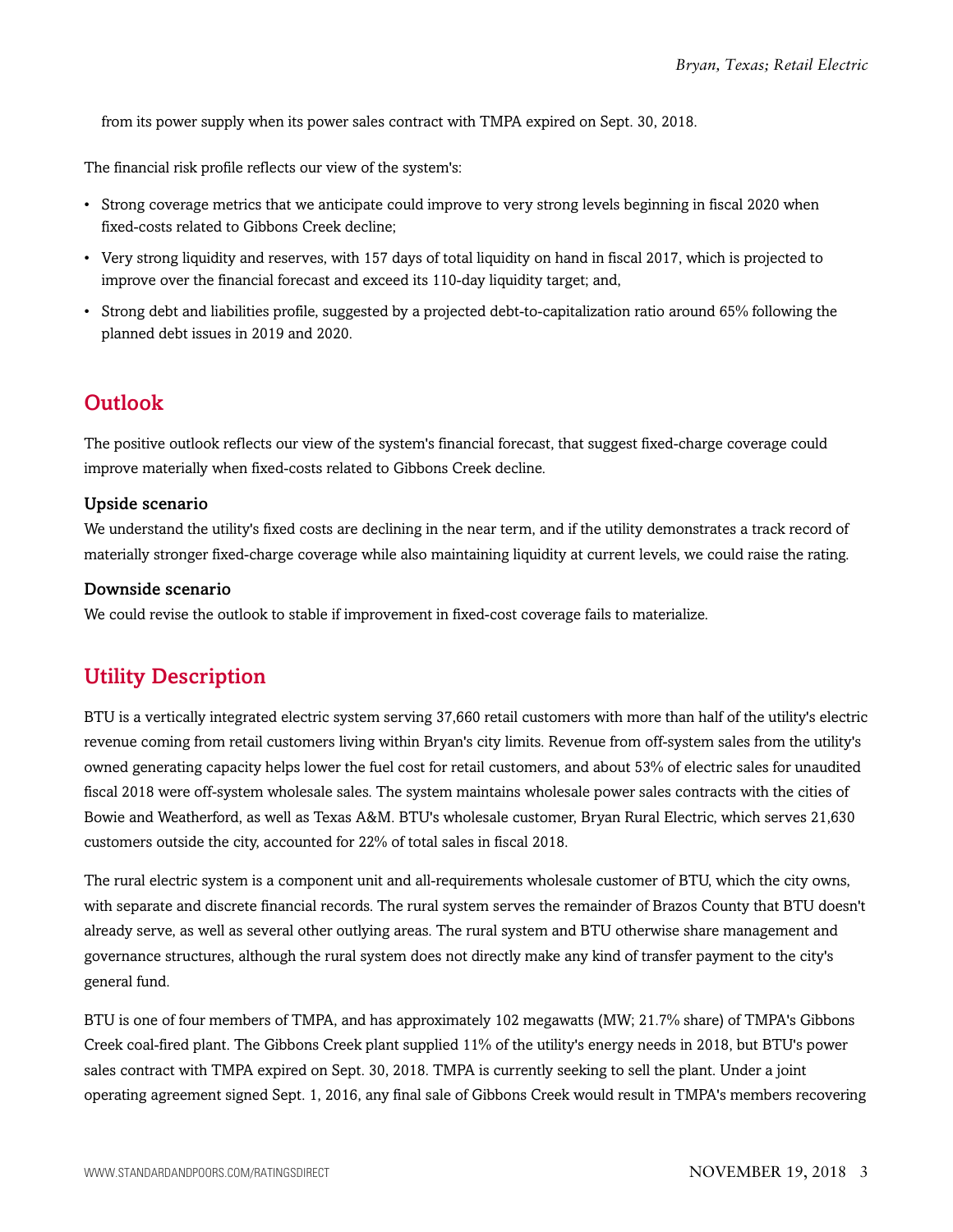their proportionate shares of sales proceeds. All of TMPA's generation debt was paid on Sept. 1, 2018. Therefore, we believe the electric system's financial performance will improve beginning in fiscal 2020 as a result of BTU's declining fixed-costs associated with Gibbons Creek.

# <span id="page-3-0"></span>Enterprise Risk

#### Economic fundamentals -- Very strong

BTU's customer base is mostly residential and accounted for 39% of total retail sales in fiscal 2018. The customer base has grown 8.8% since 2014 and officials are projecting 2% meter growth, which is in line with historical levels. We consider city median household effective buying income levels below average at 81% of the nation. We consider the customer base very diverse, with the 10 leading retail customer accounting for 10% of total operating revenues, and the system's leading customer, Bryan Independent School District, accounted for just 2% of revenues in fiscal 2018. BTU maintains power sales contracts with its wholesale customers. For example, the contract with Bowie is served from BTU's own resources and market purchases and extends to 2038. BTU's contract with Weatherford extends through 2020, and BTU expects to execute one-year extensions with Texas A&M.

#### Industry risk – Extremely strong

Consistent with "Methodology: Industry Risk" (published Nov. 19, 2013, on RatingsDirect), we consider industry risk for municipal retail electric and gas utilities covered under these criteria as very low, and therefore extremely strong as compared with other industries and sectors.

#### Market position – Adequate

We consider the system's rates above average and there are no plans to raise base rates in the near term. Based on the U.S. Energy Information Administration's latest available data from 2016, the system's weighted average system rate competitiveness (based on relative customer classes' revenue contributions) is 105.6% of the state average. BTU regularly passes through wholesale exposure to volatile fuel costs on to its customers; in turn, the rural electric system also recovers any purchased power costs from its retail customers. The utility, however, has a number of fuel supply contracts to control such costs as much as possible.

#### Operational Management Assessment (OMA) – Very strong

In our view, the system has secured its long-term power supply and will not need additional capacity until 2028. It is long on power with 471 MW of owned and purchased capacity in 2019 to meet its 340 MW peak demand. BTU purchased 81% of its energy in fiscal 2018 including spot or day ahead market purchases when economic (17% of energy in fiscal 2018). The system's 226 MW in owned gas-fired peaking generation will continue to firm up its wind and solar capacity (70 MW), and BTU has entered into bilateral contracts at various lengths with several counterparties (175 MW).

BTU eliminated coal-fired generation from its power supply when its power sales contract with TMPA expired on Sept. 30, 2018. Because TMPA's generation debt was fully paid in 2018, we expect the member cities to benefit from lower fixed costs in the short run, which would enhance the competitiveness of their respective retail electric systems. TMPA's Gibbons Creek coal plant accounted for just 11% of BTU's energy sales in 2018, but only dispatched between May and September 2018. Market conditions in ERCOT led to low plant capacity factors over the past four years. One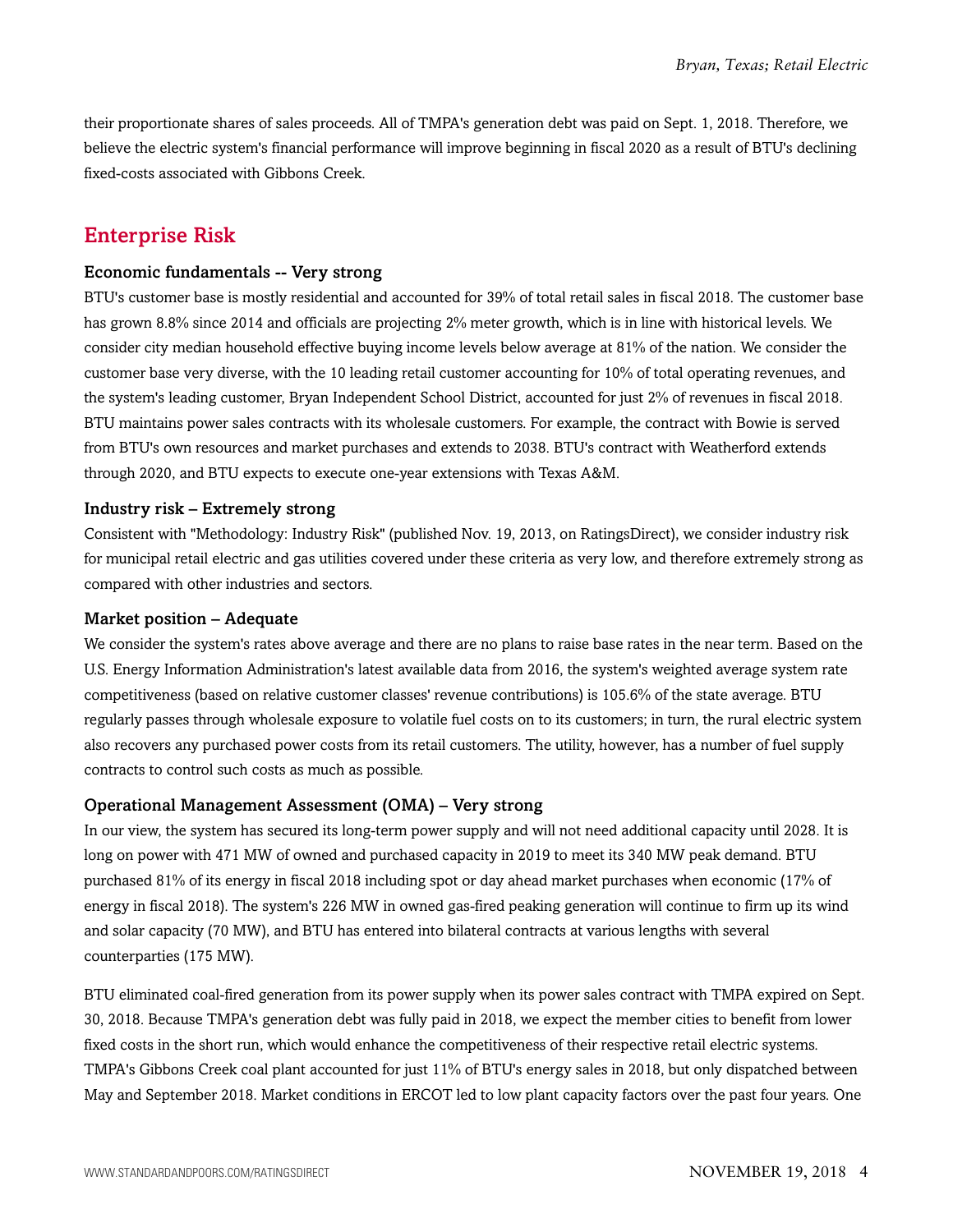result of the reduced dispatching of the plant, and the associated inefficiencies in its operations, is that TMPA is currently seeking to sell the plant. Under a joint operating agreement signed Sept. 1, 2016, any final sale of Gibbons Creek would result in TMPA's members recovering their proportionate shares of sales proceeds.

We consider management's financial policies and practices robust, including annually updating its five-year financial forecasts and capital plans, and establishing minimum and targeted debt service coverage and liquidity levels. Management has a track record of adjusting bases rates, and its discretionary purchased power cost adjustment mechanism is reviewed monthly. The BTU board of directors recently approved its energy risk management policy in August 2018, which details its natural gas hedging practices. BTU reviews its unhedged natural gas supply monthly and hedges roughly 50% of next year's gas supply. The board reviews its fuel under and over recovery quarterly and monitors forward pricing curves to take advantage of market purchases when economical.

# <span id="page-4-0"></span>Financial Risk

#### Coverage metrics – Strong

We believe the system's recent financial performance remains sufficient for the current rating level. Although fixed-charge coverage has been just adequate, ranging between 1.1x and 1.2x over the past three years, we believe coverage will improve to strong levels in fiscal year 2018 and could improve further to very strong levels in fiscal 2020 as projected capacity costs decline. Management's financial projections indicate fixed-charge coverage could improve to 1.5x in fiscal 2018 because of lower debt service costs in that year, and could improve further to 1.7x by fiscal 2020 once its Gibbons Creek plant debt is repaid. S&P Global Ratings' fixed-charge coverage includes transfers to the city's general fund as an operating expense. By policy, the amount of the transfer cannot exceed 7% of BTU's gross revenue. The fixed-charge coverage calculation adds capacity payments included in the cost of power purchased from TMPA, , and other suppliers back to the numerator and adds it to debt in the denominator. Management projects to provide 1.2x fixed-charge coverage in fiscal 2019, when a bullet payment increases total debt service to \$42 million. All of TMPA's generation debt was paid on Sept. 1, 2018, resulting in BTU's lower capacity costs in fiscal 2019.

#### Liquidity and reserves – Very strong

In our opinion, liquidity is very strong, guided by management's policy of maintaining 110 days of unrestricted cash on hand as a target, including the rate-stabilization fund. Fuel and purchased power costs are passed on to retail and contracted wholesale customers as incurred, which limits the need for surplus cash. BTU improved its available liquidity equal to \$61 million (equal to 157 days of operating expenses) in fiscal 2017, well above its 90-day liquidity policy. The forecast for fiscal year 2019-2023 projects maintaining over 200 days by fiscal 2019.

## Debt and liabilities – Strong

We consider BTU's debt burden moderate with a debt-to-capitalization ratio equal to 57% in fiscal 2017, but debt levels are projected to increase with projected debt-to-capitalization ratios around 65% by 2020. Following the series 2018 debt issue, BTU will support about \$266 million in total debt. Management expects the capital improvement plan (CIP) for fiscal years 2019-2023 to be about \$237 million. The bulk of CIP relates to transmission construction that is recoverable statewide from load-serving entities through transmission rates via the Public Utility Commission of Texas' transmission cost-of-service rates. Management plans to fund about \$148 million (62% of the CIP) through bond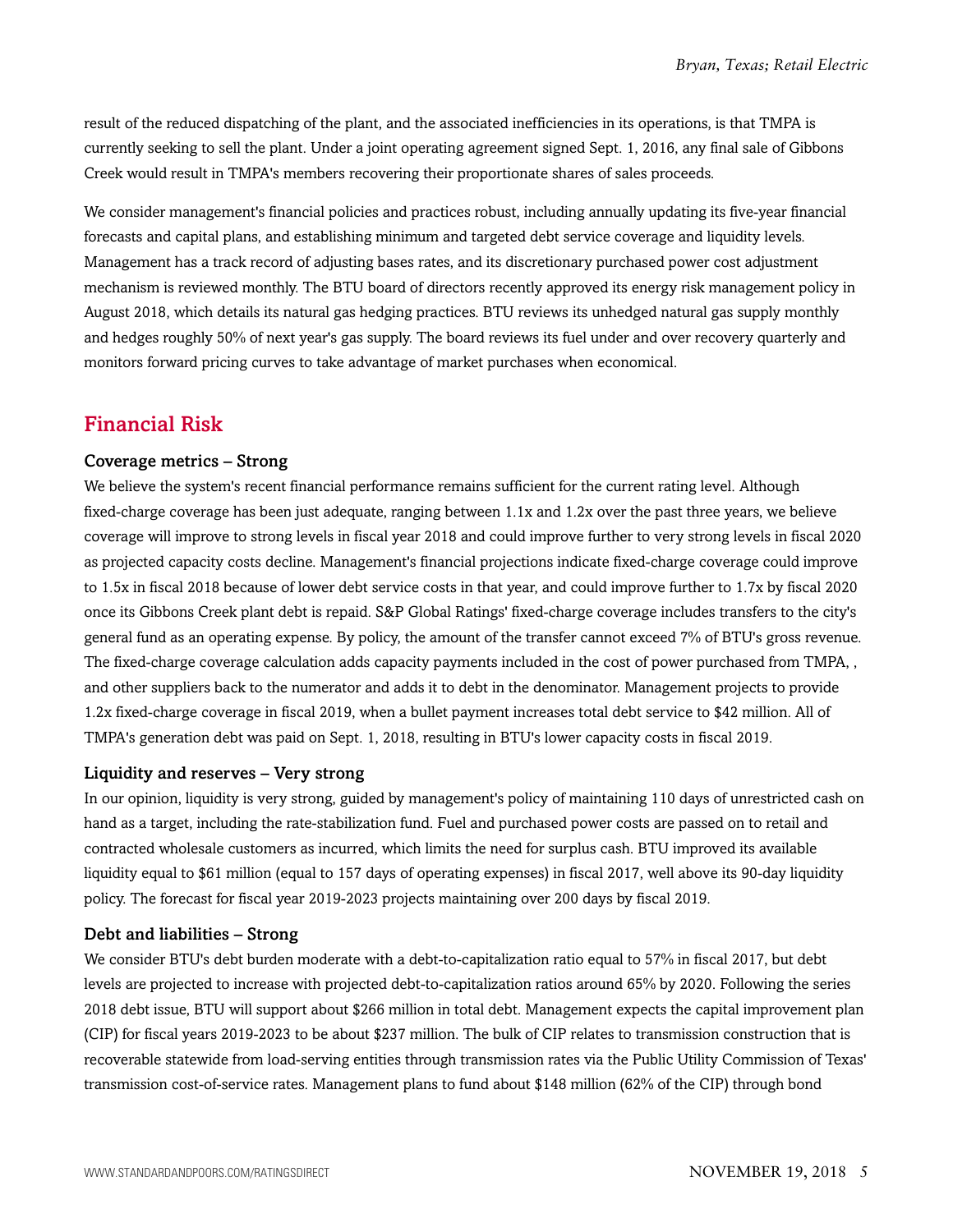proceeds and the remaining \$88 million through internal sources. Officials intend to issue \$40 million in 2019 for certain transmission capital improvements.